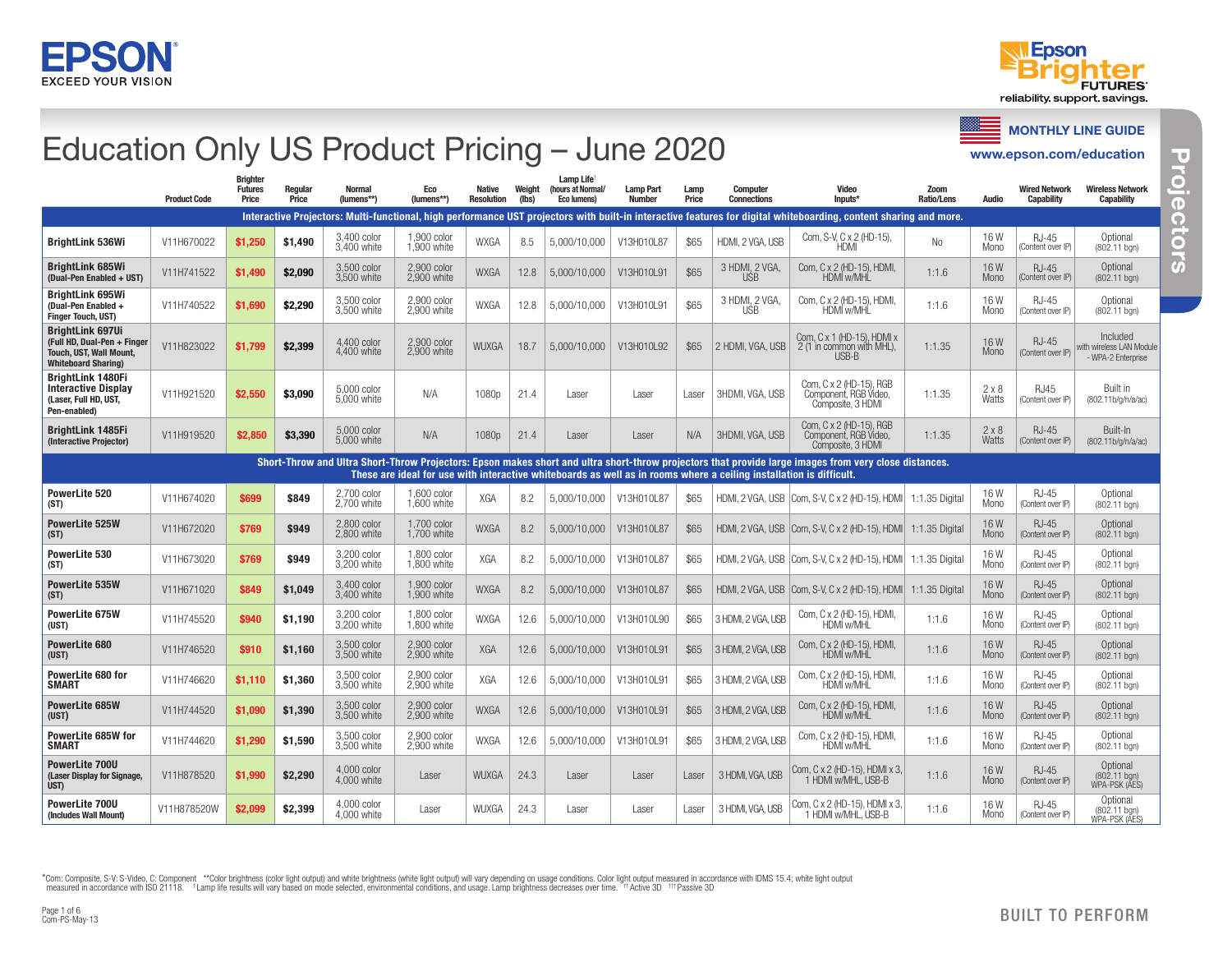



**Projectors**

Projectors

**Projectors**

### www.epson.com/education Education Only US Product Pricing – June 2020

Ξ MONTHLY LINE GUIDE

|                       | <b>Product Code</b> | <b>Brighter</b><br><b>Futures</b><br>Price | Regular<br>Price | <b>Normal</b><br>(lumens**) | Eco<br>(lumens**)          | <b>Native</b><br><b>Resolution</b> | Weight<br>(lbs) | Lamp Life <sup>+</sup><br>(hours at Normal/<br>Eco lumens)         | <b>Lamp Part</b><br><b>Number</b> | Lamp<br>Price | <b>Computer</b><br><b>Connections</b> | Video<br>Inputs*                                                                                                                                                                                                                                                                                                                                                                                                                                   | Zoom<br><b>Ratio/Lens</b> | <b>Audio</b>       | <b>Wired Network</b><br><b>Capability</b> | <b>Wireless Network</b><br><b>Capability</b>               |
|-----------------------|---------------------|--------------------------------------------|------------------|-----------------------------|----------------------------|------------------------------------|-----------------|--------------------------------------------------------------------|-----------------------------------|---------------|---------------------------------------|----------------------------------------------------------------------------------------------------------------------------------------------------------------------------------------------------------------------------------------------------------------------------------------------------------------------------------------------------------------------------------------------------------------------------------------------------|---------------------------|--------------------|-------------------------------------------|------------------------------------------------------------|
|                       |                     |                                            |                  |                             |                            |                                    |                 | as well as higher lamp and filter life-cycle ideal for classrooms. |                                   |               |                                       | Classroom Series: Classroom series projectors have the largest breadth of variety, for applications most suitable for classrooms. Epson provides different resolutions from SVGA, XGA, WXGA to WUXGA, and brightness from<br>3300 lumens to 5500 lumens with variety of connectivity options, including wireless and wired network capability to facilitate managing classroom projectors over the network. Many models have audio output options, |                           |                    |                                           |                                                            |
| <b>PowerLite E20</b>  | V11H981020          | \$379                                      | \$379            | 3.400 color<br>3,400 white  | 2,200 color<br>2.200 white | XGA                                | 6.0             | 6,000/12,000                                                       | V13H010L97                        | \$59          | 1 HDMI, 2 VGA,<br>USB-B               | Com, C x2 (HD-15), HDMI                                                                                                                                                                                                                                                                                                                                                                                                                            | 1:1.35 Digital            | 5W<br><b>Mono</b>  | No                                        | No.                                                        |
| <b>PowerLite X39</b>  | V11H855020          | \$429                                      | \$449            | 3,500 color<br>3.500 white  | 2,230 color<br>2.230 white | XGA                                | 6.0             | 6.000/12.000                                                       | V13H010L96                        | \$59          | HDMI. 2 VGA. USB                      | Com, C x 2 (HD-15), HDMI                                                                                                                                                                                                                                                                                                                                                                                                                           | 1:1.2                     | 5W<br>Mono         | <b>RJ-45</b><br>(Content over IP)         | Optional<br>(802.11 ban)                                   |
| PowerLite W39         | V11H856020          | \$479                                      | \$599            | 3.500 color<br>3.500 white  | 2.280 color<br>2.280 white | <b>WXGA</b>                        | 6.0             | 6,000/12,000                                                       | V13H010L96                        | \$59          | 2 HDMI, 2 VGA, USB                    | Com, C x 2 (HD-15), 2 HDMI                                                                                                                                                                                                                                                                                                                                                                                                                         | 1:1.2                     | 5 W<br>Mono        | RJ-45<br>(Content over IP)                | Optional<br>(802.11 ban)                                   |
| <b>PowerLite 107</b>  | V11H859020          | \$489                                      | \$549            | 3,500 color<br>3,500 white  | 2,230 color<br>2.230 white | <b>XGA</b>                         | 6.2             | 6.000/12.000                                                       | V13H010L96                        | \$59          | 2 HDMI, 2 VGA, USB                    | Com, C x 2 (HD-15), HDMI<br>HDMI w/MHI                                                                                                                                                                                                                                                                                                                                                                                                             | 1:1.2                     | 16W<br>Mono        | <b>RJ-45</b><br>(Content over IP)         | Optional<br>$(802.11$ bgn)                                 |
| PowerLite 108         | V11H860020          | \$549                                      | \$599            | 3,700 color<br>3.700 white  | 2.340 color<br>2.340 white | XGA                                | 6.2             | 6,000/12,000                                                       | V13H010L96                        | \$59          | 2 HDMI, 2 VGA, USB                    | Com, C x 2 (HD-15), HDMI,<br>HDMI w/MHI                                                                                                                                                                                                                                                                                                                                                                                                            | 1:1.2                     | 16W<br>Mono        | <b>RJ-45</b><br>(Content over IP)         | Optional<br>(802.11 bgn)                                   |
| <b>PowerLite 109W</b> | V11H861020          | \$612                                      | \$749            | 4.000 color<br>4,000 white  | 2.490 color<br>2.490 white | <b>WXGA</b>                        | 6.2             | 6.000/12.000                                                       | V13H010L96                        | \$59          | 2 HDMI, 2 VGA, USB                    | Com, C x 2 (HD-15), HDMI,<br>HDMI w/MHI                                                                                                                                                                                                                                                                                                                                                                                                            | 1:1.2                     | 16W<br>Mono        | <b>RJ-45</b><br>(Content over IP)         | Optional<br>$(802.11$ bgn)                                 |
| PowerLite 970         | V11H865020          | \$645                                      | \$899            | 4.000 color<br>4.000 white  | 2.500 color<br>2.500 white | XGA                                | 6.6             | 6,000/12,000                                                       | V13H010L96                        | \$59          | 2 HDMI, 2 VGA, USE                    | Com, C x 2 (HD-15), HDMI,<br>HDMI w/MHI                                                                                                                                                                                                                                                                                                                                                                                                            | 1:1.6                     | 16W<br>Mono        | RJ-45<br>(Content over IP)                | Optional<br>(802.11 ban)                                   |
| <b>PowerLite 980W</b> | V11H866020          | \$645                                      | \$899            | 3.800 color<br>3,800 white  | 2.410 color<br>2,410 white | <b>WXGA</b>                        | 6.8             | 6.000/12.000                                                       | V13H010L96                        | \$59          | 2 HDMI, 2 VGA, USB                    | Com, C x 2 (HD-15), HDMI,<br>HDMI w/MHL                                                                                                                                                                                                                                                                                                                                                                                                            | 1:1.6                     | 16W<br>Mono        | $RJ-45$<br>(Content over IP)              | Optional<br>$(802.11$ bgn)                                 |
| PowerLite 990U        | V11H867020          | \$825                                      | \$1,079          | 3,800 color<br>3.800 white  | 2,440 color<br>2.440 white | WUXGA                              | 7.1             | 6,000/12,000                                                       | V13H010L96                        | \$59          | 2 HDMI, 2 VGA, USB                    | Com, C x 2 (HD-15), HDMI,<br>HDMI w/MHL                                                                                                                                                                                                                                                                                                                                                                                                            | 1:1.6                     | 16W<br>Mono        | <b>RJ-45</b><br>(Content over IP)         | Optional<br>(802.11 ban)                                   |
| <b>PowerLite U50</b>  | V11H952020          | \$899                                      | \$1,149          | 3.700 color<br>3,700 white  | 2.440 color<br>2.440 white | <b>WUXGA</b>                       | 6.8             | 10.000/17.000                                                      | V13H010L97                        | \$59          | 2x HDMI, 2 VGA,<br><b>USB</b>         | Com, C x2 (HD -15), HDMI<br>HDMI w/MHL                                                                                                                                                                                                                                                                                                                                                                                                             | 1:1.2                     | 5W<br>Mono         | $RJ-45$<br>(Content over IP)              | Built-In<br>$(802.11$ bgn)                                 |
| PowerLite 1266        | V11H845120          | \$527                                      | \$649            | 3,600 color<br>3.600 white  | 2,235 color<br>2.235 white | <b>WXGA</b>                        | 5.5             | 6,000/10,000                                                       | V13H010L96                        | \$59          | 2 HDMI, VGA, USB                      | 2 HDMI (1 Supports MHL),<br>D-Sub 15 pin, RCA                                                                                                                                                                                                                                                                                                                                                                                                      | 1:1.2                     | 2W                 | No                                        | Built-In                                                   |
| PowerLite 1286        | V11H846120          | \$649                                      | \$799            | 3.600 color<br>3.600 white  | 2.235 color<br>2.235 white | <b>WUXGA</b>                       | 6.1             | 6,000/10,000                                                       | V13H010L96                        | \$59          | 2 HDMI, VGA, USB                      | 2 HDMI (1 Supports MHL),<br>D-Sub 15 pin, RCA                                                                                                                                                                                                                                                                                                                                                                                                      | 1:1.2                     | 2W                 | No                                        | Built-In                                                   |
| PowerLite 2065        | V11H820020          | \$1,444                                    | \$1,699          | 5,500 color<br>5.500 white  | 3,800 color<br>3.800 white | XGA                                | 10              | 5.000/10.000                                                       | V13H010L95                        | \$131         | HDMI. VGA. USB                        | Com, C x 2 (HD-15), HDMI x 2<br>(1 in common with MHL).<br>USB-B                                                                                                                                                                                                                                                                                                                                                                                   | 1:1.6                     | 16W<br>Mono        | <b>RJ-45</b>                              | Included<br>(802.11 bgn, WiFi) with<br>WPA/WPA2 Enterprise |
| PowerLite 2142W       | V11H875020          | \$999                                      | \$1,199          | 4.200 color<br>4.200 white  | 2.400 color<br>2,400 white | <b>WXGA</b>                        | 6.8             | 5.500/12.000                                                       | V13H010L96                        | \$59          | 2 HDMI, 2 VGA,<br><b>USB</b>          | Com, C x 2 (HD-15), HDMI x 2,<br>HDMI w/ MHL, USB-B                                                                                                                                                                                                                                                                                                                                                                                                | 1:1.6                     | 16W<br>Mono        | <b>RJ-45</b><br>(Content over IP)         | Included<br>(802.11 bgn, WiFi) with<br>WPA/WPA2 Enterprise |
| PowerLite 2247U       | V11H881020          | \$1,099                                    | \$1,449          | 4,200 color<br>4.200 white  | 2,400 color<br>2.400 white | <b>WUXGA</b>                       | 7.1             | 5,500/12,000                                                       | V13H010L96                        | \$59          | 2 HDMI, 2 VGA,<br><b>USB</b>          | Com, C x 2 (HD-15), HDMI x 2,<br>HDMI w/ MHL, USB-B                                                                                                                                                                                                                                                                                                                                                                                                | 1:1.6                     | 16W<br><b>Mono</b> | <b>RJ-45</b><br>(Content over IP)         | Included<br>(802.11 bgn, WiFi) with<br>WPA/WPA2 Enterprise |
| PowerLite 2250U       | V11H871020          | \$1.299                                    | \$1,499          | 5.000 color<br>5,000 white  | 3.800 color<br>3,800 white | <b>WUXGA</b>                       | 10              | 5.000/10.000                                                       | V13H010L95                        | \$131         | HDMI, VGA, USB                        | Com. $Cx2$ (HD-15). HDMI $x2$<br>(1 in common with MHL), USB-B                                                                                                                                                                                                                                                                                                                                                                                     | 1:1.6                     | 16W<br>Mono        | <b>RJ-45</b>                              | Optional Module -<br>WPA-2 Enterprise                      |

\*Com: Composite, S-V: S-Video, C: Component \*\*Color brightness (color light output) and white brightness (white light output) will vary depending on usage conditions. Color light output measured in accordance with IDMS 15.

Page 2 of 6<br>Com-PS-May-13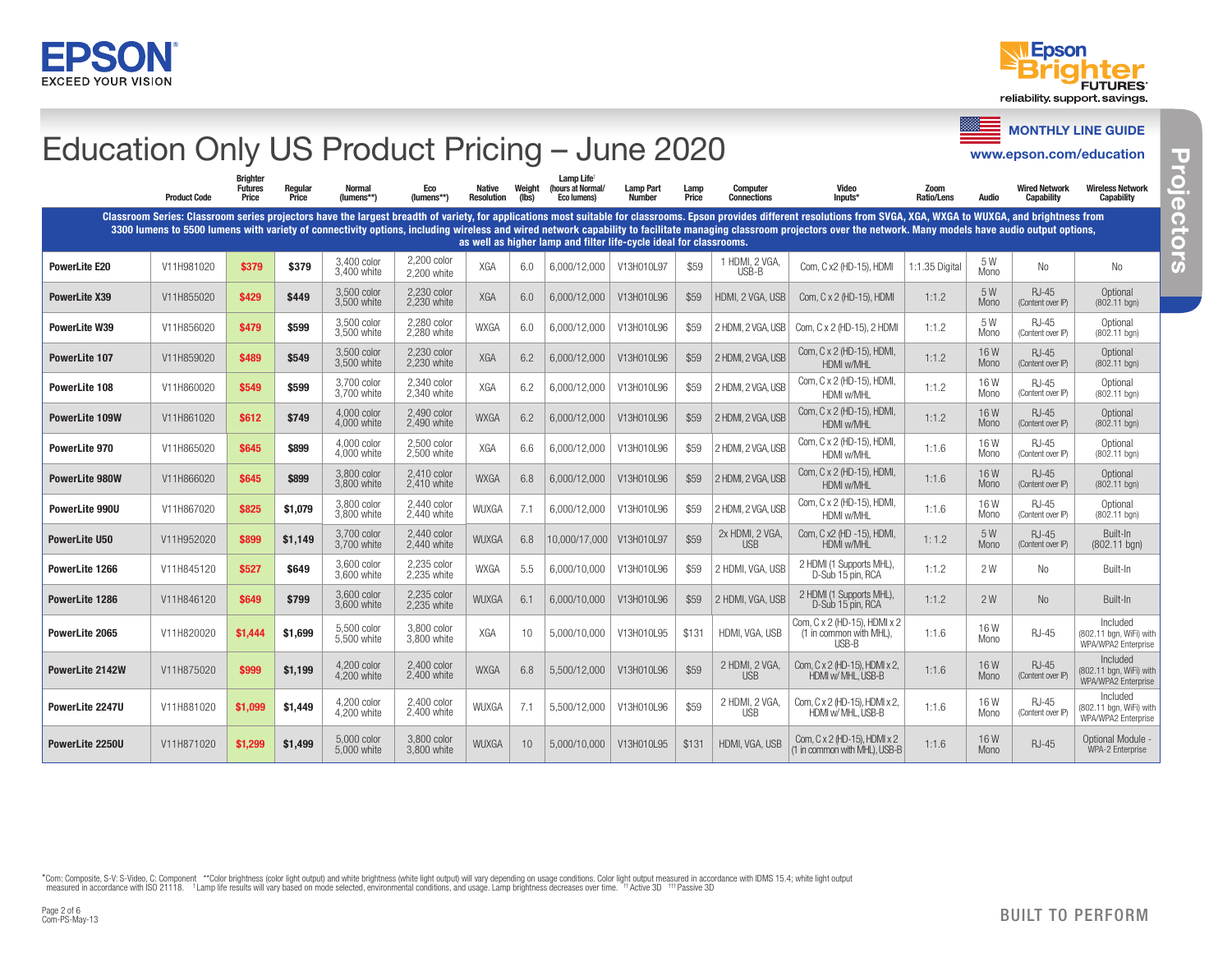



#### ≡ MONTHLY LINE GUIDE www.epson.com/education Wired Network Wireless Network Capability Capability Included with wireless LAN Module

# Education Only US Product Pricing – June 2020

| Education Only US Frought Frieing - June 2020                         |                     |                                           |                  |                             |                            |                                    |                 |                                                                    |                                   |               |                                                                                         |                                                                                                                                                                                                                                                                                                                                                                                                                                                         |                    |                |                                           | www.epson.com/education                                                                |
|-----------------------------------------------------------------------|---------------------|-------------------------------------------|------------------|-----------------------------|----------------------------|------------------------------------|-----------------|--------------------------------------------------------------------|-----------------------------------|---------------|-----------------------------------------------------------------------------------------|---------------------------------------------------------------------------------------------------------------------------------------------------------------------------------------------------------------------------------------------------------------------------------------------------------------------------------------------------------------------------------------------------------------------------------------------------------|--------------------|----------------|-------------------------------------------|----------------------------------------------------------------------------------------|
|                                                                       | <b>Product Code</b> | <b>Rrighte</b><br><b>Futures</b><br>Price | Regular<br>Price | <b>Normal</b><br>(lumens**) | Eco<br>(lumens**)          | <b>Native</b><br><b>Resolution</b> | Weight<br>(lbs) | Lamp Life<br>(hours at Normal/<br>Eco lumens)                      | <b>Lamp Part</b><br><b>Number</b> | Lamp<br>Price | <b>Computer</b><br><b>Connections</b>                                                   | Video<br>Inputs*                                                                                                                                                                                                                                                                                                                                                                                                                                        | Zoom<br>Ratio/Lens | <b>Audio</b>   | <b>Wired Network</b><br><b>Capability</b> | <b>Wireless Network</b><br><b>Capability</b>                                           |
|                                                                       |                     |                                           |                  |                             |                            |                                    |                 | as well as higher lamp and filter life-cycle ideal for classrooms. |                                   |               |                                                                                         | Classroom Series (Continued): Classroom series projectors have the largest breadth of variety, for applications most suitable for classrooms. Epson provides different resolutions from SVGA, XGA, WXGA to WUXGA, and brightne<br>3300 lumens to 5500 lumens with variety of connectivity options, including wireless and wired network capability to facilitate managing classroom projectors over the network. Many models have audio output options, |                    |                |                                           |                                                                                        |
| PowerLite 2255U                                                       | V11H815020          | \$1,699                                   | \$1,999          | 5.000 color<br>5,000 white  | 3.800 color<br>3,800 white | <b>WUXGA</b>                       | 10              | 5,000/10,000                                                       | V13H010L95                        | \$131         | HDMI, VGA, USB                                                                          | Com, C x 2 (HD-15), HDMI x 2<br>(1 in common with MHL), USB-B                                                                                                                                                                                                                                                                                                                                                                                           | 1:1.6              | 16W<br>Mono    | <b>RJ-45</b>                              | Included<br>with wireless LAN Module<br>WPA-2 Enterprise                               |
| PowerLite 5520W                                                       | V11H826020          | \$1.699                                   | \$2,199          | 5,500 color<br>5.500 white  | 3.800 color<br>3.800 white | <b>WXGA</b>                        | 15              | 5,000/10,000                                                       | V13H010L95                        | \$131         | HDMI, VGA, USB,<br>HDBaseT                                                              | C x 1 (HD-15), HDMI x 2                                                                                                                                                                                                                                                                                                                                                                                                                                 | 1:1.8              | 10W<br>Mono    | <b>RJ-45</b>                              | Optional<br>(802.11 bgn, WiFi) with<br>WPA/WPA2-Enterprise                             |
| PowerLite 5535U                                                       | V11H824120          | \$2,099                                   | \$2,599          | 5,500 color<br>5,500 white  | 3,800 color<br>3,800 white | WUXGA                              | 15              | 5,000/10,000                                                       | V13H010L95                        | \$131         | HDMI, VGA, USB,<br>HDBaseT                                                              | $C \times 1$ (HD-15), HDMI $\times 2$                                                                                                                                                                                                                                                                                                                                                                                                                   | 1:1.8              | 10W<br>Mono    | <b>RJ-45</b>                              | Optional<br>(802.11 ban. WiFi) with<br>WPA/WPA2-Enterprise                             |
| <b>PowerLite L400U</b>                                                | V11H907020          | \$2,099                                   | \$2,499          | 4,500 color<br>4,500 white  | 4,500 color<br>4,500 white | WUXGA                              | 17.1            | Laser                                                              | Laser                             | Laser         | HDMI, VGA, USB<br>A. USB B                                                              | VGA, HDMI, USB Playback                                                                                                                                                                                                                                                                                                                                                                                                                                 | 1:1.6              | 10W<br>Mono    | <b>RJ-45</b><br>(Content over IP)         | Optional<br>(802.11 bgn, WiFi) with<br>WPA/WPA2-Enterprise                             |
| <b>PowerLite L500W</b>                                                | V11H908020          | \$1,669                                   | \$1,999          | 5,000 color<br>5,000 white  | 5,000 color<br>5,000 white | <b>WXGA</b>                        | 16.3            | Laser                                                              | Laser                             | Laser         | HDMI, VGA, USB<br>A, USB B                                                              | VGA, HDMI, USB Playback                                                                                                                                                                                                                                                                                                                                                                                                                                 | 1:1.6              | 10W<br>Mono    | <b>RJ-45</b><br>(Content over IP)         | Optional<br>(802.11 bgn, WiFi) with<br>WPA/WPA2-Enterprise                             |
| PowerLite L510U                                                       | V11H903020          | \$2,399                                   | \$2,799          | 5.000 color<br>5.000 white  | 5.000 color<br>5.000 white | WUXGA                              | 18.7            | Laser                                                              | Laser                             | Laser         | 2 HDMI, VGA,<br>USB A. ÚSB B.<br>HDBaseT                                                | VGA, HDMI, HDBaseT,<br><b>USB Playback</b>                                                                                                                                                                                                                                                                                                                                                                                                              | 1:1.6              | 10W<br>Mono    | <b>RJ-45</b><br>(Content over IP)         | Optional<br>(802.11 bgn, WiFi) with<br>WPA/WPA2-Enterprise                             |
| PowerLite L610                                                        | V11H905020          | \$1.999                                   | \$2,399          | 6.000 color<br>6.000 white  | 6,000 color<br>6.000 white | <b>XGA</b>                         | 18.7            | Laser                                                              | Laser                             | Laser         | 2 HDMI, VGA,<br>USB A, ÚSB B                                                            | VGA, HDMI, USB Playback                                                                                                                                                                                                                                                                                                                                                                                                                                 | 1:1.6              | 10W<br>Mono    | <b>RJ-45</b><br>(Content over IP)         | Optional<br>(802.11 ban. WiFi) with<br>WPA/WPA2-Enterprise                             |
| <b>PowerLite L610U</b>                                                | V11H901020          | \$2,999                                   | \$3,499          | 6,000 color<br>6,000 white  | 6,000 color<br>6,000 white | WUXGA                              | 18.7            | Laser                                                              | Laser                             | Laser         | 2 HDMI. VGA.<br>USB A, USB B,<br>HDBaseT                                                | VGA, HDMI, HDBaseT,<br><b>USB Playback</b>                                                                                                                                                                                                                                                                                                                                                                                                              | 1:1.6              | 10W<br>Mono    | <b>RJ-45</b><br>(Content over IP)         | Built-In (802.11 bgn<br>2.4 and 5 GHz, WiFi,<br>Miracast) with WPA/<br>WPA2-Enterprise |
| <b>PowerLite L610W</b>                                                | V11H904020          | \$2,199                                   | \$2,599          | 6.000 color<br>6,000 white  | 6.000 color<br>6.000 white | <b>WXGA</b>                        | 18.7            | Laser                                                              | Laser                             | Laser         | 2 HDMI, VGA, USB<br>A, USB B.<br>HDBaseT                                                | VGA, HDMI, HDBaseT,<br><b>USB Playback</b>                                                                                                                                                                                                                                                                                                                                                                                                              | 1:1.6              | 10W<br>Mono    | $RJ-45$<br>(Content over IP)              | Optional<br>(802.11 bgn, WiFi) with<br>WPA/WPA2-Enterprise                             |
| <b>PowerLite L615U</b>                                                | V11H901120          | \$2,999                                   | \$3,499          | 6,000 color<br>6.000 white  | 6,000 color<br>6.000 white | <b>WUXGA</b>                       | 18.7            | Laser                                                              | Laser                             | Laser         | 2 HDMI, VGA,<br>USB A. ÜSB B.<br>HDBaseT                                                | VGA, HDMI, HDBaseT,<br><b>USB Playback</b>                                                                                                                                                                                                                                                                                                                                                                                                              | 1:1.6              | 10W<br>Mono    | <b>RJ-45</b><br>(Content over IP)         | Built-In (802.11 bgn<br>2.4 and 5 GHz, WiFi,<br>Miracast) with WPA/<br>WPA2-Enterprise |
|                                                                       |                     |                                           |                  |                             |                            |                                    |                 |                                                                    |                                   |               |                                                                                         | Lighting the Laser Lighting Projectors: Unique spotlight form factor to seamlessly blend in while transforming a space with signage or digital art.                                                                                                                                                                                                                                                                                                     |                    |                |                                           |                                                                                        |
| <b>LightScene EV 100</b><br>(White, Includes Direct<br><b>Mount</b> ) | V11H868020          | \$1,549                                   | \$2,499          | 2.000 color<br>2.000 white  | 2,000 color<br>2,000 white | WXGA                               | 15.2            | Laser                                                              | Laser                             | Laser         | HDMI, USB A,<br>USB B, SDHC                                                             | VGA, HDMI, SDHC<br>Playback                                                                                                                                                                                                                                                                                                                                                                                                                             | 1:2.21             | Stereo<br>Mini | <b>RJ-45</b><br>(Content over IP)         | Built-In<br>(802.11 bgn, WiFi) with<br>WPA/WPA2-Enterprise                             |
| <b>LightScene EV 105</b><br>(Black, Includes Direct<br>Mount)         | V11H868120          | \$1.549                                   | \$2.499          | 2.000 color<br>2.000 white  | 2.000 color<br>2.000 white | <b>WXGA</b>                        | 15.2            | Laser                                                              | Laser                             | Laser         | HDMI, USB A,<br>USB B, SDHC                                                             | VGA, HDMI, SDHC<br><b>Playback</b>                                                                                                                                                                                                                                                                                                                                                                                                                      | 1:2.21             | N/A            | <b>RJ-45</b><br>(Content over IP)         | Built-In<br>(802.11 ban. WiFi) with<br>WPA/WPA2-Enterprise                             |
|                                                                       |                     |                                           |                  |                             |                            |                                    |                 |                                                                    |                                   |               | Mobile Series: Incredibly lightweight and bright projectors with wireless connectivity. |                                                                                                                                                                                                                                                                                                                                                                                                                                                         |                    |                |                                           |                                                                                        |
| PowerLite 1785W                                                       | V11H793020          | \$779                                     | \$899.99         | 3,200 color<br>3.200 white  | 1,900 color<br>1.900 white | <b>WXGA</b>                        | 3.9             | 4,000/7,000                                                        | V13H010L94                        | \$131         | HDMI, VGA, USB                                                                          | Com, C x 1 (HD-15), HDMI<br>w/MHL                                                                                                                                                                                                                                                                                                                                                                                                                       | 1:1.2              | 1 W Mono       | Yes                                       | Included<br>$(802.11$ bgn)                                                             |
| PowerLite 1795F                                                       | V11H796020          | \$849                                     | \$999.99         | 3.200 color<br>3,200 white  | 1.900 color<br>1,900 white | 1080p                              | 3.9             | 4,000/7,000                                                        | V13H010L94                        | \$131         | HDMI, VGA, USB                                                                          | Com, C x 1 (HD-15), HDMI<br>w/MHL                                                                                                                                                                                                                                                                                                                                                                                                                       | 1:1.2              | 1 W Mono       | Yes                                       | Included<br>(802.11 bgn)                                                               |

\*Com: Composite, S-V: S-Video, C: Component \*\*Color brightness (color light output) and white brightness (white light output) will vary depending on usage conditions. Color light output measured in accordance with IDMS 15.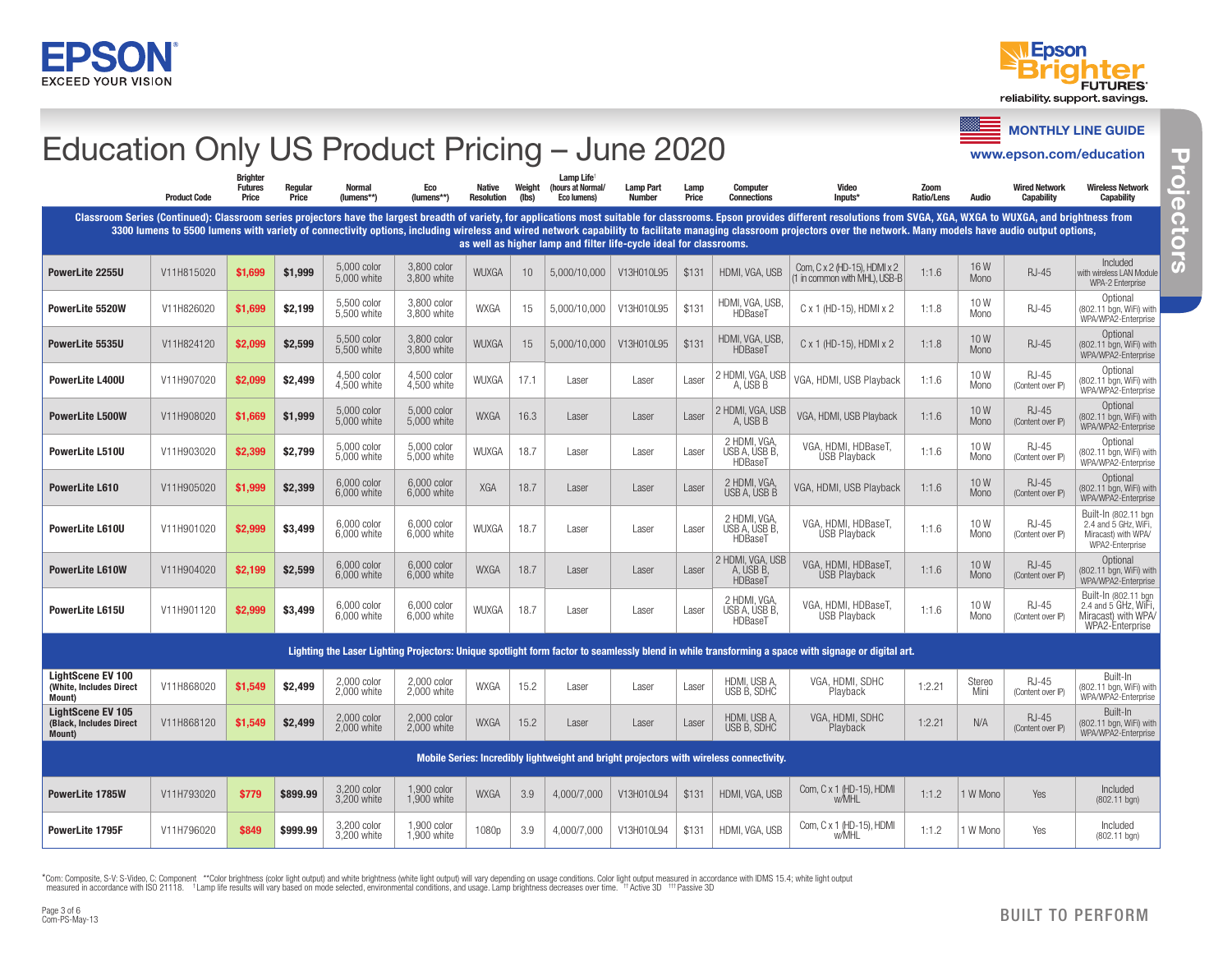



MONTHLY LINE GUIDE

www.epson.com/education

### Education Only US Product Pricing – June 2020

Product Code **Brighter** Futures Price Regular Price Normal (lumens\*\*) Eco (lumens\*\*) Native Resolution Weight (lbs) Lamp Life<sup>\*</sup> (hours at Normal/ Eco lumens) Lamp Part Number Lamp Price **Computer Connections** Video Inputs\* Zoom Ratio/Lens Audio Wired Network **Capability** Wireless Network **Capability** Projector Auditorium Series: Lamp or laser, the auditorium series are the ultimate solutions in high-brightness, and full functionality with interchangeable lenses. Ideal for most venues. **Pro G7000W 711H752020 \$2,879 \$4,149** 6,500 color 6,500 white 5,915 color 5,915 white WXGA 25/28 3,000/4,000 V13H010L93 \$241 HDMI, DVI-D, VGA, HDBaseT HDMI, DVI-D, HDBaseT, <br>5-BNC Yes 10 W Content over (Content over IP) Optional (802.11 bgn) **Pro G7200W** V11H751020  $\begin{array}{|c|c|c|c|c|c|c|c|}\n\hline\n\end{array}$  \$4,949  $\begin{array}{|c|c|c|c|c|c|}\n\hline\n7,500 \text{ color} & 7,500 \text{ color} \\
\hline\n\end{array}$ 7,500 white 6,000 color<br>6,000 white  $6,000$  color WXGA 25/28 3,000/4,000 V13H010L93 \$241 HDMI, DVI-D, VGA, HDBaseT HDMI, DVI-D, HDBaseT, <br>5-BNC 7es 10 W Content over (Content over IP) **Optional** (802.11 bgn) Pro G7400UNL Pro G7400U V11H762920 V11H762020 \$3,449<br>\$3,599 \$3,599 \$4,699 \$4,999 5,500 color 5,500 white N/A WUXGA + 4KE 25/28 3,000/N/A V13H010L93 \$241 HDMI, DVI-D, VGA, **HDBaseT** HDMI, DVI-D, HDBaseT, <br>5-BNC Yes 10 W Content over (Content over IP) **Optional** (802.11 bgn) Pro G7500U V11H750020 \$3,939 \$5,699 6,500 color 6,500 white 5,200 color 5,200 white wuxga -<br>4KE 25/28 3,000/4,000 V13H010L93 \$241 HDMI, DVI-D, VGA HDBaseT HDMI, DVI-D, HDBaseT, <br>5-BNC Yes 10 W Content over (Content over IP) **Optional** (802.11 bgn) **Pro G7805** V11H753120 \$3,349 \$4.799 8,000 color 8,000 white 6,400 color<br>6,400 white  $6,400$  color  $\begin{array}{|l|l|l|}\n6,400$  color  $\end{array}$  XGA  $\begin{array}{|l|l|l|}\n25/28 & 3,000/4,000 & \text{V13H010L93} & $241 & \text{HDMI},\text{DVI-D, VGA},\n\end{array}$ HDMI, DVI-D, VGA<br>HDBaseT HDMI, DVI-D, HDBaseT, <br>5-BNC Yes 10 W Content over (Content over IP) **Optional** (802.11 bgn) Pro L1060WNL Pro L1060W V11H958920 V11H958020 \$4,232 \$6,584<br>\$4,484 \$6,899 \$6,899 6,000 color<br>6,000 white 6,000 white Laser WXGA 34/37 20,000/N/A Laser Laser HDMI, DVI-D, VGA, HDBaseT HDMI, DVI-D, HDBaseT, <br>5-BNC Yes N/A Content over (Content over IP) Optional (802.11 bgn) Pro L1070WNL Pro L1070W V11H957920 V11H957020 \$4,715 | \$7,329<br>\$4,967 | \$7,644 7,000 color 7,000 white Laser WXGA 34/37 20,000/N/A Laser Laser HDMI, DVI-D, VGA, **HDBaseT** HDMI, DVI-D, HDBaseT, <br>5-BNC Yes N/A Content over (Content over IP) **Optional**  $(802.11$  bgn) Pro L1060UNL Pro L1060U V11H941920 V11H941020 \$4,620 \$4,872 \$7,182 \$7,497 6,000 color  $6,000$  color Laser WUXGA + |<br>| 12 | 34/37 | 20,000/N/A | Laser | Laser | HDMI, DVI-D, VGA,<br>| 4KE | 34/37 | 20,000/N/A | Laser | Laser | HDMI, DVI-D, VGA, **HDBaseT** HDMI, DVI-D, HDBaseT, <br>5-BNC 7es N/A Content over (Content over IP) **Optional** (802.11 bgn) Pro L1070UNL Pro L1070U V11HQ40Q20 V11H940020 \$5,250 \$5,502 \$8,148 \$8,463 7,000 color 7,000 white Laser WUXGA +  $\frac{4}{4}$   $\frac{4}{\sqrt{5}}$  34/37 20,000/N/A Laser Laser HDMI, DVI-D, VGA **HDBaseT** HDMI, DVI-D, HDBaseT, <br>5-BNC Yes N/A Content over (Content over IP) **Optional** (802.11 bgn) **Pro L1075UNI** Pro L1075U V11H940820 V11H940120 \$5,250 \$5,502 \$8,148 \$8,463 7,000 color 7,000 white Laser WUXGA + |<br>| 12 | 34/37 | 20,000/N/A | Laser | Laser | HDMI, DVI-D, VGA,<br>| 4KE | 34/37 | 20,000/N/A | Laser | Laser | HDMI, DVI-D, VGA, HDBaseT HDMI, DVI-D, HDBaseT, <br>5-BNC Yes N/A Content over (Content over IP) **Optional** (802.11 bgn) Pro L12000QNL V11H832820 Contact Dealer \$81,600 12,000 color 12,000 white Laser 3840x <sup>2160</sup> <sup>113</sup> 20,000/NA Laser Laser HDMI, DVI-D, VGA, **HDBaseT** HDMI, DVI-D, HDBaseT, <br>5-BNC, 12G-SDI Yes N/A Content ove (Content over IP) Built-in (8.02.11 (2.4GHz 5GHz) Pro L12002QNL V11H832920 Contact **Contact \$81,600**  $\begin{array}{c} 12,000 \text{ color} \\ 12,000 \text{ white} \end{array}$  Laser  $\begin{array}{c} 3840x \\ 2160 \end{array}$ 3840x 113 20,000/NA Laser Laser HDMI, DVI-D, VGA,<br>2160 HDBaseT **HDBaseT** HDMI, DVI-D, HDBaseT, <br>5-BNC, 12G-SDI Yes N/A Content ove (Content over IP) Built-in (8.02.11 (2.4GHz 5GHz) Pro L1490UNL Pro L1490U **V11HA16920** V11HA16020 \$8,299<br>\$8,449 \$8,449 \$13,400 \$13,700 9,000 color 9,000 color Laser WUXGA -<br>9,000 white Laser 4KE 4KE 48/52 20,000/N/A Laser Laser HDMI, DVI-D, VGA, HDBaseT HDMI, DVI-D, HDBaseT, <br>5-BNC, 3G-SDI Yes N/A Content over (Content over IP) **Optional** (802.11 bgn) **Pro L1495UNL** Pro L1495U V11HA16820 V11HA16120 \$8,299<br>\$8,449 \$8,449 \$13,400 \$13,700 9,000 color 9,000 color Laser WUXGA + Reserved MUXGA + 9,000 white 4KE 48/52 20,000/N/A Laser Laser HDMI, DVI-D, VGA, **HDBaseT** HDMI, DVI-D, HDBaseT, VII, DVI-D, HDBaseT, <br>5-BNC, 3G-SDI Yes N/A Content over (Content over IP) Optional (802.11 bgn) Pro L1500UHNL Pro L1500UH V11H910920 V11H910020 \$13,349<br>\$13,499 \$13,499 \$21,699 \$21,999 12,000 color 12,000 color Laser WUXGA -<br>12.000 white Laser 4KE 4KE 48/52 20,000/N/A Laser Laser HDMI, DVI-D, VGA, **HDBaseT** HDMI, DVI-D, HDBaseT, <br>5-BNC, 3G-SDI Yes N/A Content over (Content over IP) Optional (802.11 bgn) Pro L1505UHNL Pro L1505UH V11H910820 V11H910120 \$13,349<br>\$13.499 \$13,499 \$21,699 \$21,999 12,000 color  $12,000$  color Laser WUXGA +  $12,000$  white Laser 4KE  $48/52$  20,000/N/A Laser Laser HDMI, DVI-D, VGA HDBaseT HDMI, DVI-D, HDBaseT, <br>5-BNC, 3G-SDI Yes N/A Content over (Content over IP) **Optional** (802.11 bgn) Pro L1715SNL V11H890820 Contact  $$15,999$   $15,000$  color 15,000 color Laser SXGA+ 49 20,000/N/A Laser Laser HDMI, DVI-D, VGA, SXGA+ 49 20,000/N/A Laser Laser HDMI, DVI-D, VGA, **HDBaseT** HDMI, DVI-D, HDBaseT, <br>5-BNC Yes N/A Content over (Content over IP) Optional (802.11 bgn) Pro L1750UNL V11H892920 Contact **Contact** \$33,000  $\begin{array}{c} 15,000 \text{ color} \\ 15,000 \text{ white} \end{array}$  Laser WUXGA +  $\begin{array}{c} 4 \text{WUXGA +} \\ 4 \text{KE} \end{array}$ |<br>| 14KE | 49 | 20,000/N/A | Laser | Laser | HDMI, DVI-D, VGA,<br>| 4KE | 49 | 20,000/N/A | Laser | Laser | HDBaseT **HDBaseT** HDMI, DVI-D, HDBaseT, <br>5-BNC, 3G-SDI Yes N/A Content over (Content over IP) **Optional** (802.11 bgn) Pro L1755UNL V11H892820 Contact **Contact \$33,000** 15,000 color Laser WUXGA +<br>**Dealer** \$33,000 15,000 white Laser 4KE  $\frac{4}{4}$ WUXGA + 49 20,000/N/A Laser Laser HDMI, DVI-D, VGA **HDBaseT** HDMI, DVI-D, HDBaseT, <br>5-BNC, 3G-SDI Yes N/A Content over (Content over IP) **Optional** (802.11 bgn) Pro L20000UNL V11H833820 Contact  $$75,800$   $20,000$  color<br> $20,000$  white 20,000 color Laser | WUXGA | 109 | 20,000/N/A | Laser | Laser | HDMI, DVI-D, VGA,<br>20,000 white | Laser | WUXGA | 109 | 20,000/N/A | Laser | Laser | HDBaseT HDBaseT HDMI, DVI-D, HDBaseT, <br>5-BNC, 3G-SDI Yes N/A Content over (Content over IP) Built-in (8.02.11 (2.4GHz 5GHz) Pro L20002UNL V11H833920 Contact  $$75,800$   $\Big| \begin{array}{c} 20,000 \text{ color} \\ 20,000 \text{ white} \end{array}$ 20,000 white Laser WUXGA <sup>109</sup> 20,000/N/A Laser Laser HDMI, DVI-D, VGA, HDBaseT HDMI, DVI-D, HDBaseT, <br>5-BNC, 3G-SDI Yes N/A Content ove Content over IP) Built-in (8.02.11 (2.4GHz 5GHz) Pro L25000UNL V11H679820 Contact **Contact** \$89,999  $\begin{array}{c} 25,000 \text{ color} \\ 25,000 \text{ white} \end{array}$  Laser WUXGA + |<br>| 144 | 20,000/N/A | Laser | Laser | HDMI, DVI-D, VGA,<br>| HDBaseT HDBaseT HDMI, DVI-D, HDBaseT, VII, DVI-D, HDBaseT, <br>5-BNC, 3G-SDI Yes N/A Content ove (Content over IP) **Optional** (802.11 bgn)

\*Com: Composite, S-V: S-Video, C: Component \*\*Color brightness (color light output) and white brightness (white light output) will vary depending on usage conditions. Color light output measured in accordance with IDMS 15. measured in accordance with ISO 21118. <sup>+</sup>Lamp life results will vary based on mode selected, environmental conditions, and usage. Lamp brightness decreases over time. <sup>++</sup>Active 3D <sup>++++</sup> Passive 3D

**Projectors** HU, 2 **Projectors**  $\mathbb{C}$ G ā  $\boldsymbol{\omega}$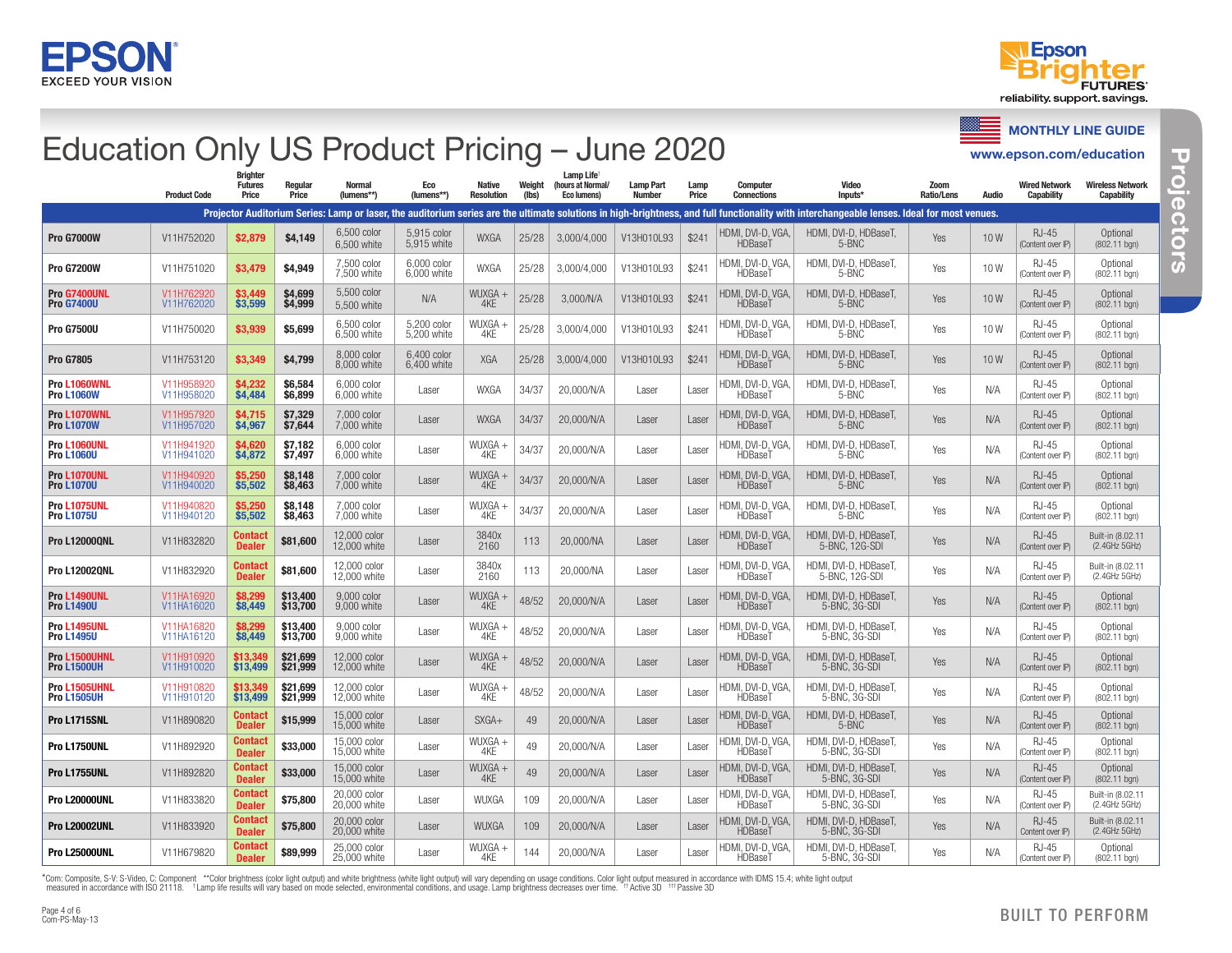



# Education Only US Product Pricing – June 2020

**SSEE** MONTHLY LINE GUIDE

www.epson.com/education

|                                                                                                                                                    | <b>Pro G and Pro L Series Projector Lenses</b> |                      |                     |                                                                                           |                                         |                  |                     |                    |                                                                      |
|----------------------------------------------------------------------------------------------------------------------------------------------------|------------------------------------------------|----------------------|---------------------|-------------------------------------------------------------------------------------------|-----------------------------------------|------------------|---------------------|--------------------|----------------------------------------------------------------------|
| <b>Mounting Accessories</b>                                                                                                                        |                                                |                      |                     |                                                                                           |                                         |                  |                     |                    |                                                                      |
| <b>Product Description</b>                                                                                                                         | <b>Brighter</b><br><b>Futures Price</b>        | <b>Regular Price</b> | <b>Product Code</b> | <b>Product Description</b>                                                                | <b>Brighter</b><br><b>Futures Price</b> | Regular<br>Price | <b>Model Number</b> | <b>Part Number</b> | Throw Ratio 16:9 / 16:10<br>Pro G and Pro L10XX /<br>Pro L000 Series |
| <b>Universal Projector Ceiling Mount Kit</b>                                                                                                       | \$72                                           | \$129.99             | V12H808001          | <b>Ultra Short-Throw Lens for Pro</b>                                                     |                                         |                  |                     |                    |                                                                      |
| <b>SpeedConnect Above Tile Suspended Ceiling Kit</b>                                                                                               | \$73                                           | \$99.99              | V12H804001          | <b>G</b> and Pro L10XX series                                                             | \$5,829                                 | \$8,249          | ELPLX01             | V12H004X01         | 0.35:1                                                               |
| <b>Suspended Ceiling Tile Replacement Kit</b>                                                                                                      | \$90                                           | \$119.99             | V12H805001          | <b>Ultra Short-Throw Lens for</b><br><b>Pro G and Pro L10XX series</b><br>(Lens in white) | \$5,829                                 | \$8,249          | ELPLX01W            | V12H004Y01         | 0.35:1                                                               |
| SpeedConnect Suspended Ceiling Tile Replacement Kit                                                                                                | \$112                                          | \$149.99             | V12H806001          | <b>Ultra Short-Throw Lens for Pro</b>                                                     | <b>Contact</b>                          |                  |                     |                    |                                                                      |
| 6" SpeedConnect Ceiling Plate                                                                                                                      | \$25                                           | \$34.99              | V12H807001          | L series 9K lumens and higher                                                             | <b>Dealer</b>                           | \$15,399         | ELPLX02             | V12H004X02         | 0.35:1                                                               |
| Adapter Plate for SMART UF55/65/70/75 Series Mounts                                                                                                | \$89                                           | \$119                | V12H870001          | <b>Ultra Short-Throw Lens for Pro</b><br>L series 9K lumens and higher<br>(Lens in white) | Contact<br><b>Dealer</b>                | \$15,399         | ELPLX02W            | V12H004Y02         | 0.35:1                                                               |
| <b>Ultra Short-Throw Wall Mount</b> (PowerLite/BrightLink 47X, 48X, 5XX/6XX, and lamp-based<br>BrightLink Pro series ultra short-throw projectors) | \$109                                          | \$109                | V12H777020          | <b>Short-Throw Lens #1</b>                                                                | \$2,540                                 | \$3,519          | ELPLU03S            | V12H004UA3         | 0.65 to 0.78 /<br>0.48 to 0.57                                       |
| <b>Ultra Short-Throw Wall Mount (for BL1480Fi/1485Fi)</b>                                                                                          | \$109                                          | \$109                | V12HA06A05          | <b>Short-Throw Lens #2</b>                                                                | \$2,309                                 | \$3,299          | ELPLU04             | V12H004U04         | 0.87 to 1.06 /<br>0.64 to 0.78                                       |
| Ultra Short-Throw Wall Mount (Laser BrightLink 710Ui and 1470Ui)                                                                                   | \$109                                          | \$109                | V12H902020          | <b>Wide-Throw Lens #1</b>                                                                 | \$1,404                                 | \$2,089          | ELPLW05             | V12H004W05         | 1.04 to 1.46 /<br>0.76 to 1.07                                       |
| <b>Custom Micro-Adjustable Projector Mount</b>                                                                                                     | \$107                                          | \$139.99             | V12H809001          | <b>Wide-Throw Lens #2</b>                                                                 | \$2,232                                 | \$3,189          | ELPLW06             | V12H004W06         | 1.63 to 2.22/<br>1.19 to 1.63                                        |
| 9-12" Adjustable Extension Column                                                                                                                  | \$38                                           | \$54.99              | V12H810001          | <b>Wide-Throw Lens #3</b>                                                                 | \$8,081                                 | \$11,219         | ELPLW08             | V12H004W08         | 1.18 to 1.66 /<br>0.86 to 1.21                                       |
| 6" Fixed Extension Column                                                                                                                          | \$14                                           | \$26.99              | V12H811001          | Middle-Throw Lens #1 for Pro<br>for Pro G and Pro L10XX<br>series                         | \$1,034                                 | \$1,539          | ELPLM08             | V12H004M08         | 1.44 to 2.32 /<br><b>NA</b>                                          |
| 3" Fixed Extension Column                                                                                                                          | \$10.50                                        | \$17.99              | V12H812001          | <b>Middle-Throw Lens #2</b>                                                               | \$1,034                                 | \$1,539          | ELPLM15             | V12H004M0F         | 2.16 to 3.48 /<br>1.58 to 2.56                                       |
| Short-Throw Wall Mount (PowerLite 520, 525W, 530, 535W, BrightLink 536Wi)                                                                          | \$149                                          | \$209                | V12H706020          | <b>Middle-Throw Lens #3</b>                                                               | \$1,404                                 | \$2,089          | ELPLM10             | V12H004M0A         | 3.33 to 5.06 /<br>2.43 to 3.71                                       |
| Ceiling Mount for Pro G7000 and Pro L1000 series - Low ceiling (ELPMB47)                                                                           | \$379                                          | \$379                | V12H802010          | <b>Middle-Throw Lens #4</b>                                                               | \$1,404                                 | \$,2089          | ELPLM11             | V12H004M0B         | 4.86 to 7.39 /<br>3.54 to 5.41                                       |
| Ceiling Mount for Pro G7000 and Pro L1000 series - High ceiling (ELPMB48)                                                                          | \$469                                          | \$469                | V12H803010          | <b>Long-Throw Lens</b>                                                                    | \$2,232                                 | \$3,189          | ELPLL08             | V12H004L08         | 7.22 to 10.12 /<br>5.28 to 7.42                                      |
| <b>Ceiling mount / Floor stand (ELPMB60)</b>                                                                                                       | \$149                                          | \$149                | V12H963010          |                                                                                           |                                         |                  |                     |                    |                                                                      |
| <b>Lighting track mount (ELPMB61)</b>                                                                                                              | \$199                                          | \$199                | V12H964020          |                                                                                           |                                         |                  |                     |                    |                                                                      |
| <b>Table Mount</b> (PowerLite & BrightLink 47X/48X/57X/58X/595/600/Pro series)                                                                     | \$149                                          | \$209                | V12H516020          |                                                                                           |                                         |                  |                     |                    |                                                                      |
| <b>LightScene Floor Mount (White)</b>                                                                                                              | \$149                                          | \$149                | V12H888W10          |                                                                                           |                                         |                  |                     |                    |                                                                      |
| <b>LightScene Floor Mount (Black)</b>                                                                                                              | \$149                                          | \$149                | V12H888B10          |                                                                                           |                                         |                  |                     |                    |                                                                      |
| <b>LightScene Lighting Track Mount (White)</b>                                                                                                     | \$149                                          | \$149                | V12H933W20          |                                                                                           |                                         |                  |                     |                    |                                                                      |
| <b>LightScene Lighting Track Mount (Black)</b>                                                                                                     | \$149                                          | \$149                | V12H933B20          |                                                                                           |                                         |                  |                     |                    |                                                                      |